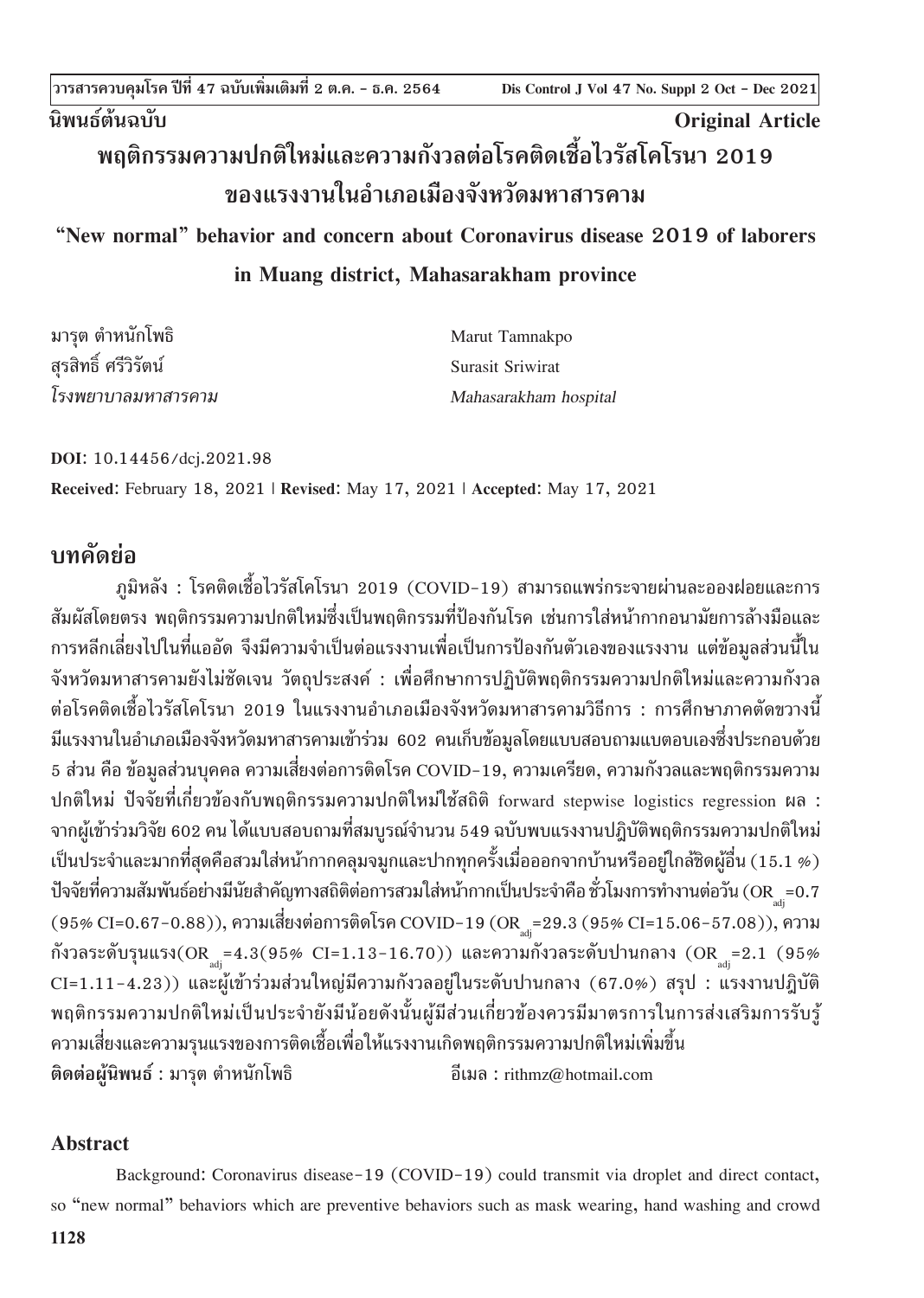avoiding were necessary for laborers to prevent themselves. Baseline data on "new normal" behaviors and level of concern among laborers in Muang district, Mahasarakham province, however, were still unclear. Objective: To study practice of "new normal" behaviors and evaluate level of concern of laborers. Method: A cross-sectional study was conducted on 602 workers in Muang district, Mahasarakham province. All participants filled in a self-administered questionnaire which comprised of 5 parts to collect demographic data, COVID-19 infection risk, stress level, level of concern, and "new normal" behaviors. Factors related to "new normal" behaviors were evaluated by using forward stepwise logistics regression analysis. Results revealed that, of 602 participants, 549 completed questionnaires. The most "new normal" behavior was regularly wearing a mask over their nose and mouth when going out or being in close contact with others which accounted for 15.1%. Factors significantly related to regular mask wearing were work hours per day (OR =0.7 (95% CI=0.67-0.88)), COVID-19 infection risk (OR =29.3 (95% CI=15.06-57.08), critical level of concern  $(OR_{adj} = 4.3 (95\% CI = 1.13 - 16.70))$  and moderate level of concern  $(OR_{adj} = 2.1$  $(95\% CI = 1.11 - 4.23)$ . The majority of participants have moderate level of concern  $(67.0\%)$ . Conclusion: Small portion of participants regularly practiced "new normal" behaviors, so stakeholders should have measures to increase risk and severity awareness of infection to promote "new normal" behaviors. **Correspondence**: Marut Tamnakpo E-mail: rithmz@hotmail.com

| คำสำคัญ                     | <b>Keywords</b>               |
|-----------------------------|-------------------------------|
| ี ความปกติใหม่, ความกังวล,  | New normal, Concern, COVID-19 |
| โรคติดเชื้อไวรัสโคโรนา 2019 |                               |

#### **Introduction**

Coronavirus disease-19 (COVID-19) is severe acute respiratory syndrome caused by coronavirus-2 (SARS-CoV-2). While Its most common symptoms were fever, cough, and myalgia, some high-risk patients could progress to have pneumonia and die of respiratory failure<sup>(1)</sup>. SARS-CoV-2 could spread via droplet and direct contact with patient. Not only the personal recommendations for prevention of COVID-19 were announced but the Thai government had also declared of a state of emergency in all areas of the Kingdom of Thailand to prevent its spreading<sup>(2)</sup>. It led to serious consequences, particularly on economic aspect.

In the workplace, the preventive measure was very important. If there were COVID-19 infected persons in the workplace, it could result in shutdown of the workplace. Therefore, preventive behaviors, so called "new normal behaviors" such as mask wearing, hand washing, and crowd avoiding were performed in the workplace and daily life.

Mahasarakham province is located in the northeast region, approximately 400 kilometers from Bangkok, with gross domestic product (GDP) of 59,695 million baht. The provincial labor office reported that there were 680,396 workers in the first trimester of the year  $2020^{(3)}$ . The provincial com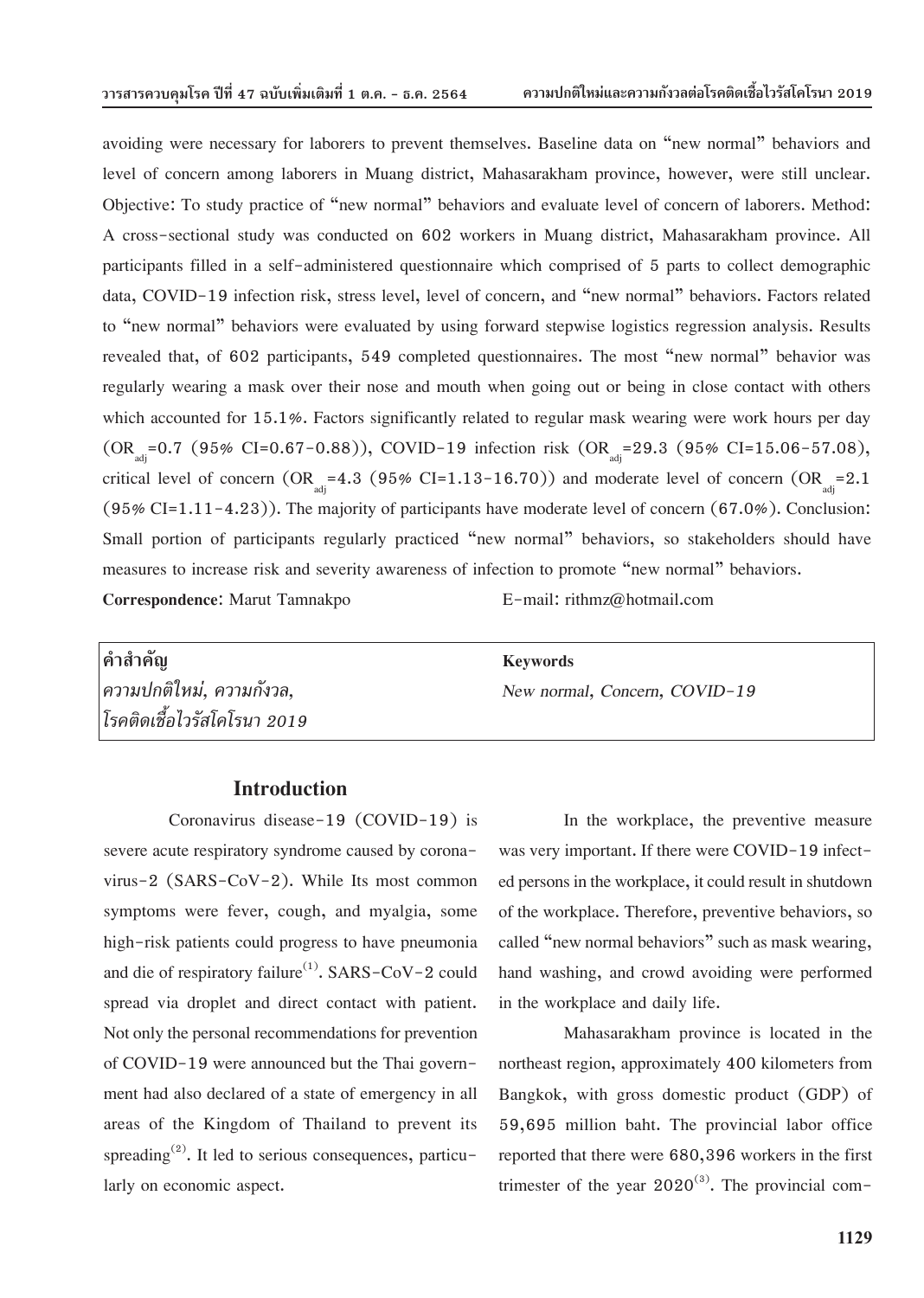municable disease committee of Mahasarakham declared that preventive measures be implemented to limit the spreading of COVID-19 $(4)$ . These measures affected workers' daily life, so they had to practice "New normal behaviors" to prevent and reduce spreading the COVID-19 in workplace and community. Therefore, we were interested in studying to establish baseline data about the "new normal" behaviors of workers and factors related to new normal practices for stakeholders to campaign for neglected "new normal" behaviors and empower the good practice of "new normal" behaviors including stress and concern about COVID-19.

#### **Method**

This cross-sectional descriptive study was conducted in Muang district, Mahasarakham province, between June 2020 and July 2020. A total of 602 workers were selected, by using multistage random sampling stratified by business size, according to Ministry of Industry<sup>(5)</sup>, to participate in the study. This was because the size of business impacted the prevention method in workplace and workers behaviors<sup> $(6)$ </sup>. The study only included workers who worked in Muang district, Mahasarakham province. Workers without Thai language literacy, those who worked from home, and psychotic mentally impaired workers. The minimum sample size was calculated to be 385 by applying Cochran<sup> $(7)$ </sup> formula assuming an acceptable level of precision at 5%, based on a 95% confidence interval, and due to no previous study about "new normal" behaviors the expected proportion was at 50%.

A self-administered questionnaire used for collecting data was consisted of 5 parts as follows,

1. Demographic data

2. COVID-19 infection risk was determined with following criteria 1. Traveled or transited from any countries or areas with the COVID-19 outbreak within the past 14 days 2. Physical contact with the suspected COVID-19 patient.

3. Stress was assessed by using the ST-5 questionnaire developed by the Department of mental health, Ministry of Public Health Thailand. This stress test contains 5 questions, each with 4-point rating scale ranging from "almost none=0" to "almost al $w$ <sub>a</sub> $v$ s= $3"$ .

4. Screening questionnaire for concern about COVID-19 developed by the department of mental health, Ministry of Public Health Thailand<sup>(8)</sup> The questionnaire contained 6 questions with rated 3-point Likert scale ranging from "no=1" to "severe=3". The point of each question was sum and transformed to 3 levels with following criteria 1.5-6 points=mild 2.7- 11 points=moderate 3.>12 points=severe

5. "New normal" behavior questionnaire was adapted from preventive measures implemented by Ministry of Public Health Thailand<sup>(9)</sup>. "New normal" behavior had 3 levels of practice, namely, not practice, practice sometimes and practice every time. Not practice means practice less than 60% of time in daily life; practice sometimes means practice 60%-90% of time in daily life; and practice every time means practice more than 90% of time in daily life. "New normal" behavior questionnaire was validated and improved by 3 experts, and tried out with 30 samples similar to our population of workers yielding Conbrach's alpha of 0.90.

#### **Statistical Analysis**

SPSS version 22 was used for data analysis. To present the best practice of participants and to determine the associated factors, we combined not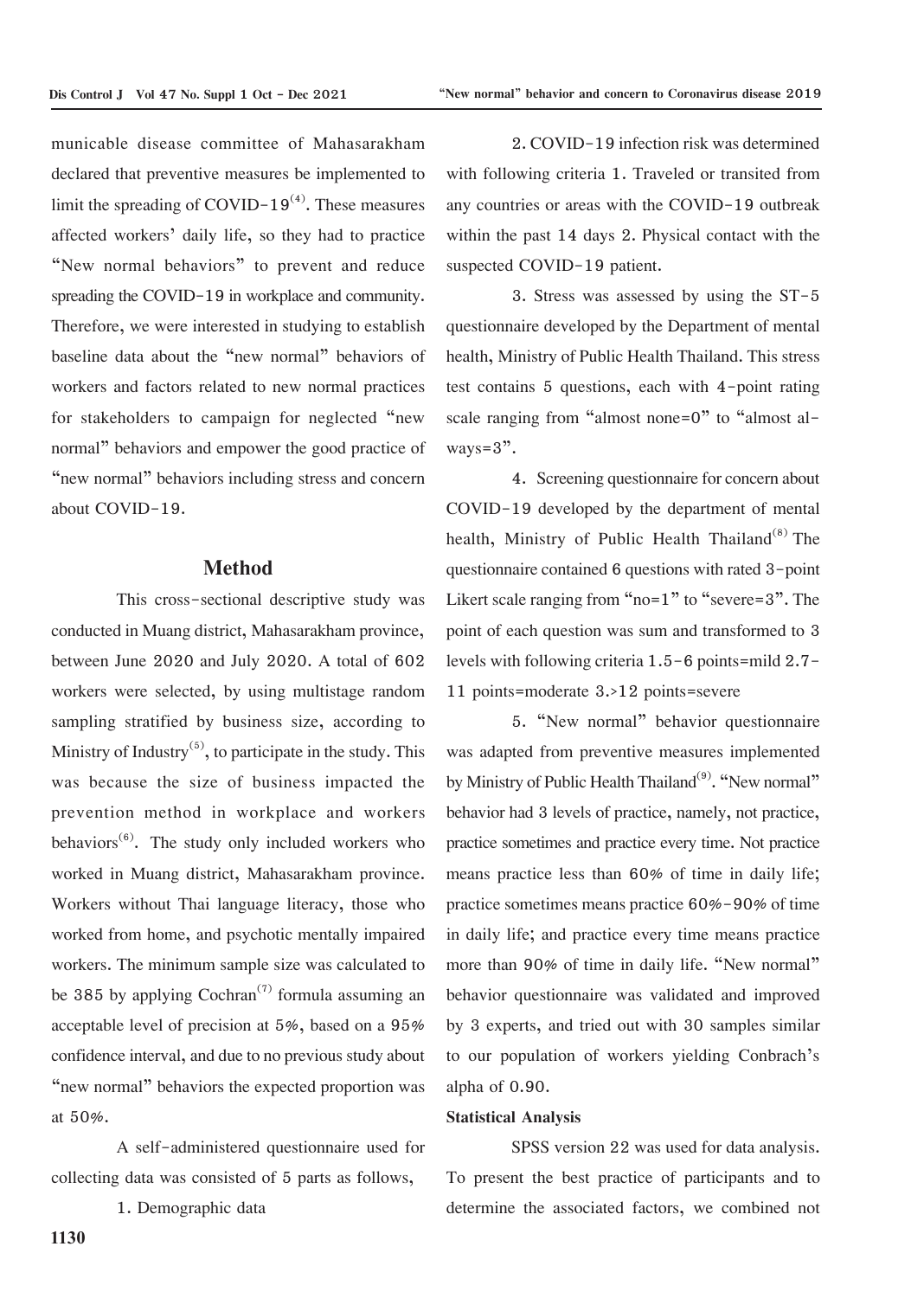practice and practice sometimes "New normal" behavior into one group as *infrequently practice group*  with the other group of practice every time as *regularly practice group.* Simple logistic regression was used to determine the association between independent factors, including demographic characteristics, COVID-19 infection risk, stress and concern about COVID-19, and "New normal" behavior and presented as crude odd ratio. To create a multivariate logistic regression model, a forward stepwise procedure was used by adding the variables with a  $p$ -value <0.25 in the model. The entry variable was considered by *p*-value<0.05 and the removal variable by *p*-value >0.1 and presented each adjusted odds ratio. A  $p$ -value<0.05 was considered to be statistically significant.

#### **Ethical Consideration**

**Table 1** Demographic characteristics and stress level (n=549)

This study was approved by the Ethical Committee of Mahasarakham Hospital No. MSKH\_ REC 63-01-031.

#### **Results**

From 602 participants, 549 completed the questionnaire and were included in the analysis while 53 incomplete questionnaires were excluded. Of which, 167 were from small-sized business, 181 were from medium-sized business and 201 were from large-sized business. The number of female workers was approximately twice as many that of men (373  $(67.9\%)$  vs  $176 (32.1\%)$ ). The mean age was 39.5  $\pm$  12.0 years. The majority of participants were married, had no underlying disease, finished undergraduate university education, and had mild stress level (Table 1).

| <b>Variable</b>                     | $n(\%)$                |
|-------------------------------------|------------------------|
| Gender                              |                        |
| Male                                | 176(32.1)              |
| Female                              | 373 (67.9)             |
| Age (year) mean $\pm$ SD            | $39.5 \pm 12.0$        |
| Marital status                      |                        |
| Single                              | 218 (39.7)             |
| Married                             | 289 (52.6)             |
| Divorced                            | 29(5.3)                |
| Widow(er)                           | 15(2.4)                |
| <b>Underlying Disease</b>           |                        |
| N <sub>o</sub>                      | 453 (82.5)             |
| Yes                                 | 96 (17.5)              |
| Education                           |                        |
| $\geq$ Secondary                    | 340 (61.9)             |
| Undergraduate                       | 184 (33.3)             |
| Postgraduate                        | 25(4.6)                |
| Work experience (year) median [IQR] | 6[2,14]                |
| Work hour per day                   | $8.6 + 2.0$            |
| Salary (Baht) median [IQR]          | 10,200 [8,910, 17,000] |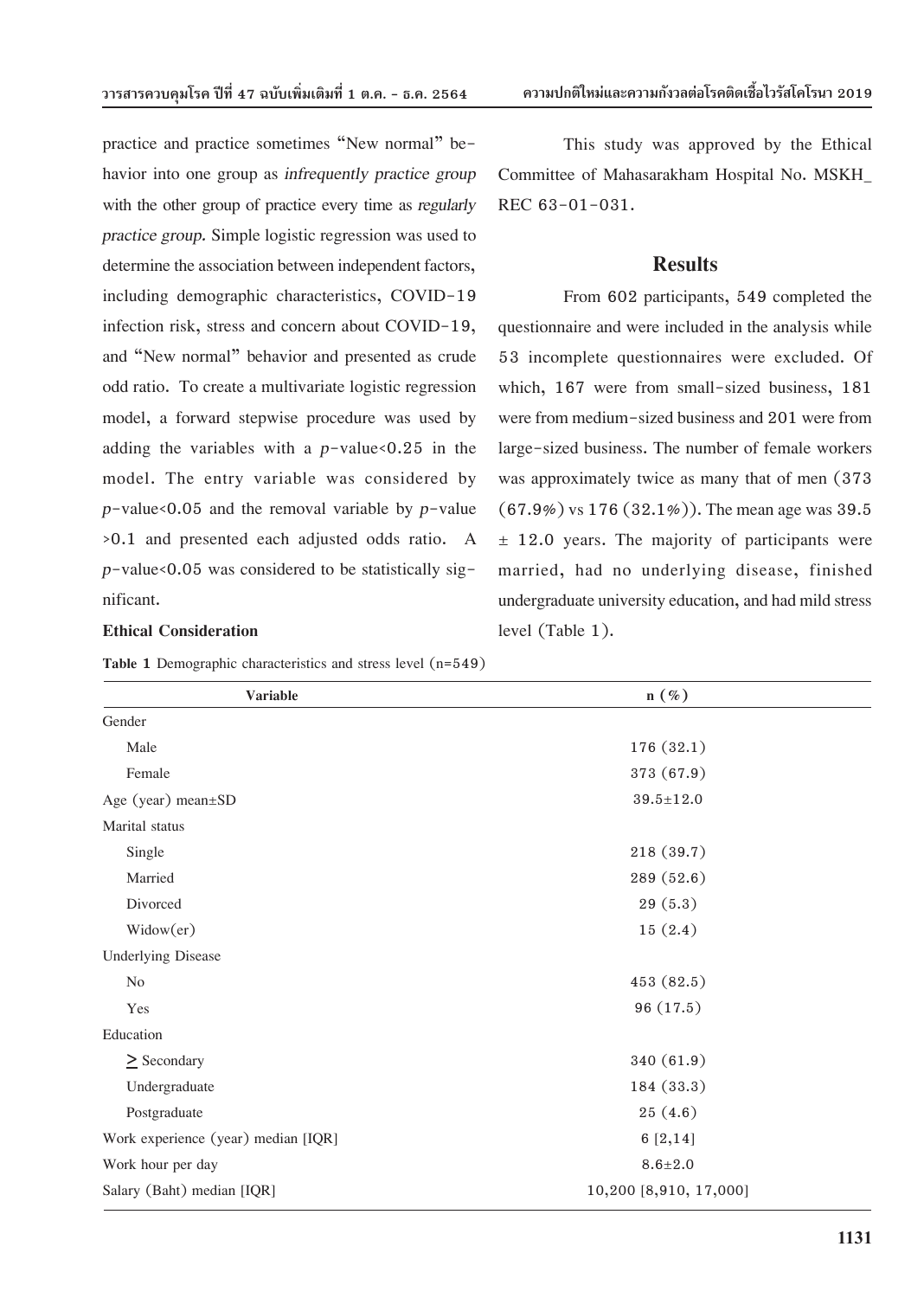| <b>Variable</b>     | $n(\%)$    |  |
|---------------------|------------|--|
| COVID-19 risk       |            |  |
| No                  | 387 (70.5) |  |
| Yes                 | 162(29.5)  |  |
| <b>Stress Level</b> |            |  |
| Mild                | 406 (74.0) |  |
| Moderate            | 104(18.9)  |  |
| Severe              | 22(4.0)    |  |
| Very severe         | 17(3.1)    |  |
|                     |            |  |

| Table 1 Demographic characteristics and stress level (n=549) |  |  |  |
|--------------------------------------------------------------|--|--|--|
|--------------------------------------------------------------|--|--|--|

The study revealed that the COVID-19 concern levels were mostly at moderate (368  $(67.0\%)$ , followed by low  $(157 (28.6\%)$  and high level  $(24 (4.4%))$  respectively. A concern about

the effect of COVID-19 on their daily life was the most common one while sleep disturbance was of the least concern. (Table 2)

**Table 2** Concern question and concern level (n=549)

|                                                         | N <sub>0</sub> | Moderate   | Severe $n$ $(\%)$ |  |
|---------------------------------------------------------|----------------|------------|-------------------|--|
| <b>Concern Question</b>                                 | $n(\%)$        | $n(\%)$    |                   |  |
| Do you concern or feel uncomfortable to go out?         | 288(52.5)      | 237(43.2)  | 24(4.4)           |  |
| Do you concern about preparing for COVID-19 prevention? | 275(50.1)      | 248 (45.2) | 26(4.7)           |  |
| Do you have a sleep problem/can't sleep because         | 430 (78.3)     | 115(20.9)  | 4(0.7)            |  |
| of thinking about COVID-19 infection?                   |                |            |                   |  |
| Does COVID-19 affect your daily life?                   | 133(24.2)      | 278 (50.6) | 133(25.1)         |  |
| Do you have a chance to infect COVID-19?                | 264(48.1)      | 253(46.1)  | 32(5.8)           |  |
| Concern level                                           | $n(\%)$        |            |                   |  |
| Low                                                     | 157(28.6)      |            |                   |  |
| Moderate                                                | 368 (67.0)     |            |                   |  |
| High                                                    | 24(4.4)        |            |                   |  |

Three most common "new normal" behaviors that participants regularly practiced were 1) wearing masks over their nose and mouth when going out or in close contact with others (15.1%), 2) covering their mouth and nose when they cough and sneeze, then washing their hands (14.9%), and 3) always washing their hands with soap or alcohols (14.8%). (Table 3)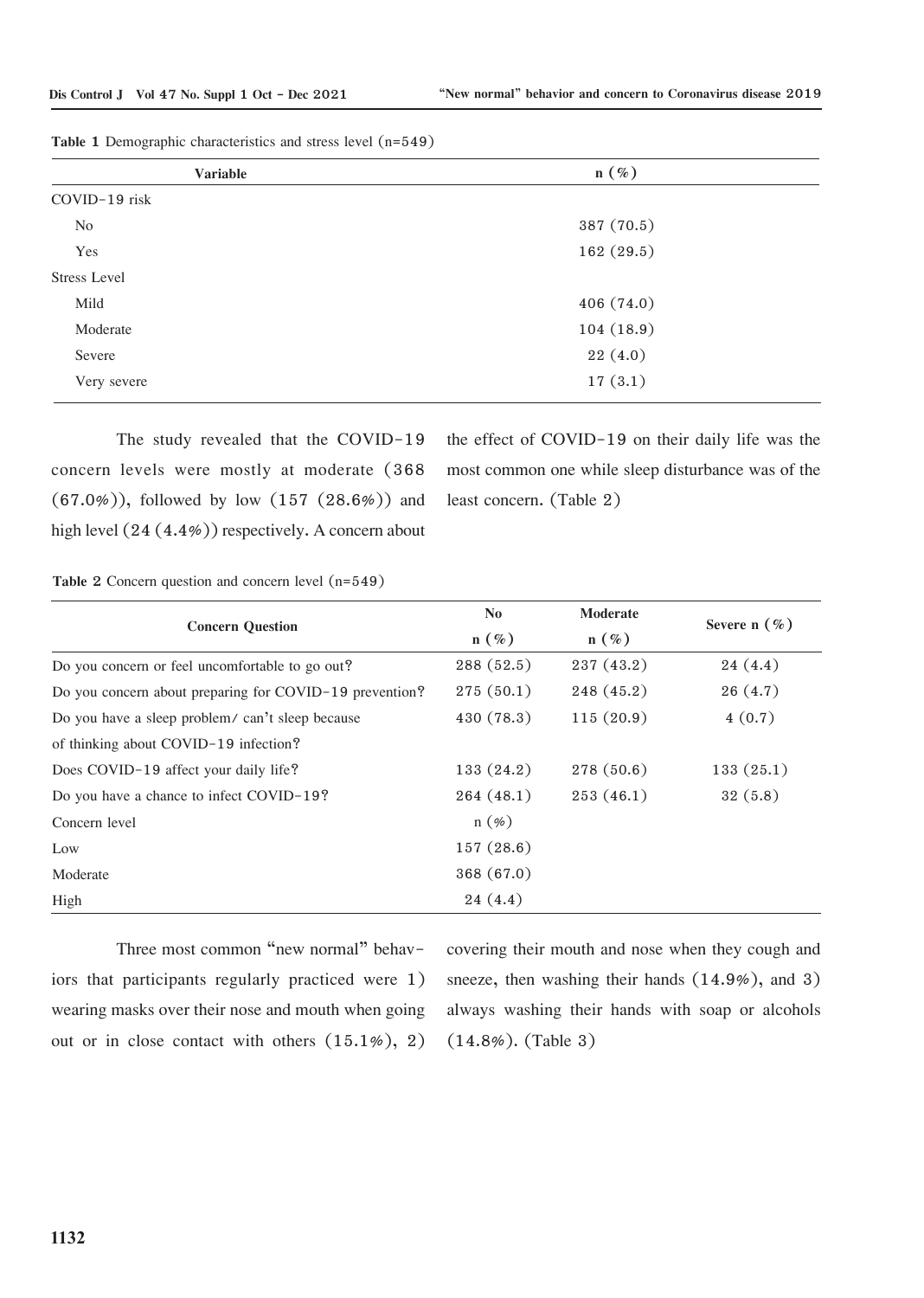**Table 3** "New normal" behavior (n=549)

| "New normal" behavior                                                  | <b>Infrequently</b> | <b>Regularly</b> |
|------------------------------------------------------------------------|---------------------|------------------|
|                                                                        | practice            | practice         |
| 1. You go out only when it is necessary.                               | 473 (86.2)          | 76(13.8)         |
| 2. You wear mask over your nose and mouth when going out or in close   | 466(84.9)           | 83 (15.1)        |
| contact with others.                                                   |                     |                  |
| 3. You eat freshly cooked food and use serving spoon.                  | 473 (86.2)          | 76 (13.8)        |
| 4. You cover your mouth and nose when you cough and sneeze, then wash  | 467(85.1)           | 82(14.9)         |
| your hand.                                                             |                     |                  |
| 5. You always wash your hands with soap or alcohol.                    | 468 (85.2)          | 81 (14.8)        |
| 6. You avoid contacting others or go to a crowed place.                | 479 (87.2)          | 70(12.8)         |
| 7. You stay at least $1-2$ meters from others who don't live with you. | 485 (88.3)          | 64 (11.7)        |
| 8. You avoid sharing personal stuffs with others.                      | 473 (86.2)          | 76 (13.8)        |
| 9. You take a bath immediately after arriving home.                    | 470 (85.6)          | 79 (14.4)        |

Factors associated with regular wearing masks over nose and mouth when going out or in close contact with others were COVID-19 exposure risk  $(OR<sub>adi</sub>=29.3 (95% CI=15.06-57.08), having high$ level of concern  $(OR_{adj}=4.3 (95\% CI=1.13-16.70),$ having moderate level of concern  $(OR_{\text{adi}}=2.1 \text{ } (95\%)$  CI=1.11-4.23) and working hours per days  $(OR_{\text{ad}})$  $=0.7$  (95% CI=0.67-0.88). Factors associated with regular covering mouth and nose when sneeze then wash hands and always wash their hands with soap or alcohols varied with education level. (Table 4)

**Table 4** Factors associated with "new normal" behaviors

| "new normal"    | Wear a mask over your nose  |                       | Cover your mouth and nose  |                            | Always wash your hands with                             |                                      |
|-----------------|-----------------------------|-----------------------|----------------------------|----------------------------|---------------------------------------------------------|--------------------------------------|
| behavior        | and mouth when going out or |                       | when you cough and sneeze, |                            | soap or alcohol                                         |                                      |
|                 | close contact with others.  |                       |                            | then wash your hand        |                                                         |                                      |
| <b>Variable</b> |                             |                       |                            |                            |                                                         |                                      |
|                 | OR (95% CI)                 | $OR_{adi}(95\% \ CI)$ | OR (95% CI)                | OR <sub>adi</sub> (95% CI) | OR (95% CI)                                             | OR $(95\% \text{ CI})$               |
| Age             | 1.04(1.02,1.06)             |                       | $1.05(1.02 -$              |                            | $1.02(1.00-1.04)$ 1.04 $(1.02-1.07)$ 1.04 $(1.02-1.07)$ |                                      |
| Education       |                             |                       | 1.07)                      |                            |                                                         |                                      |
| Secondary       | ref                         |                       | Ref                        |                            | Ref                                                     | Ref                                  |
| Undergraduate   | $2.2(1.38-3.72)$            | $\equiv$              | $2.1(1.30-3.49)$           |                            | $2.6(1.61-4.43)$                                        | $2.6(1.61-4.43)$                     |
| Postgraduate    | $3.9(1.60-9.85)$            | $\rightarrow$         | $3.1(1.24 - 8.13)$         | $\overline{\phantom{m}}$   |                                                         | $5.4(2.21-13.23)$ $5.4(2.21-13.23)$  |
| degree          |                             |                       |                            |                            |                                                         |                                      |
| Work experi-    | $1.04(1.01 -$               |                       | $1.04(1.02 -$              |                            |                                                         | $1.04(1.02-1.06)$ 1.04 $(1.02-1.06)$ |
| enced           | 1.06)                       |                       | 1.06)                      |                            |                                                         |                                      |
| Work hour per   |                             | $0.7(0.67 -$          | $0.85(0.75 -$              |                            | $0.79(0.69-0.90)$ $0.87(0.76-0.98)$ $0.87(0.76-0.98)$   |                                      |
| day             | $0.84(0.74-$                | 0.88)                 | 0.96)                      |                            |                                                         |                                      |
|                 | 0.96)                       |                       |                            |                            |                                                         |                                      |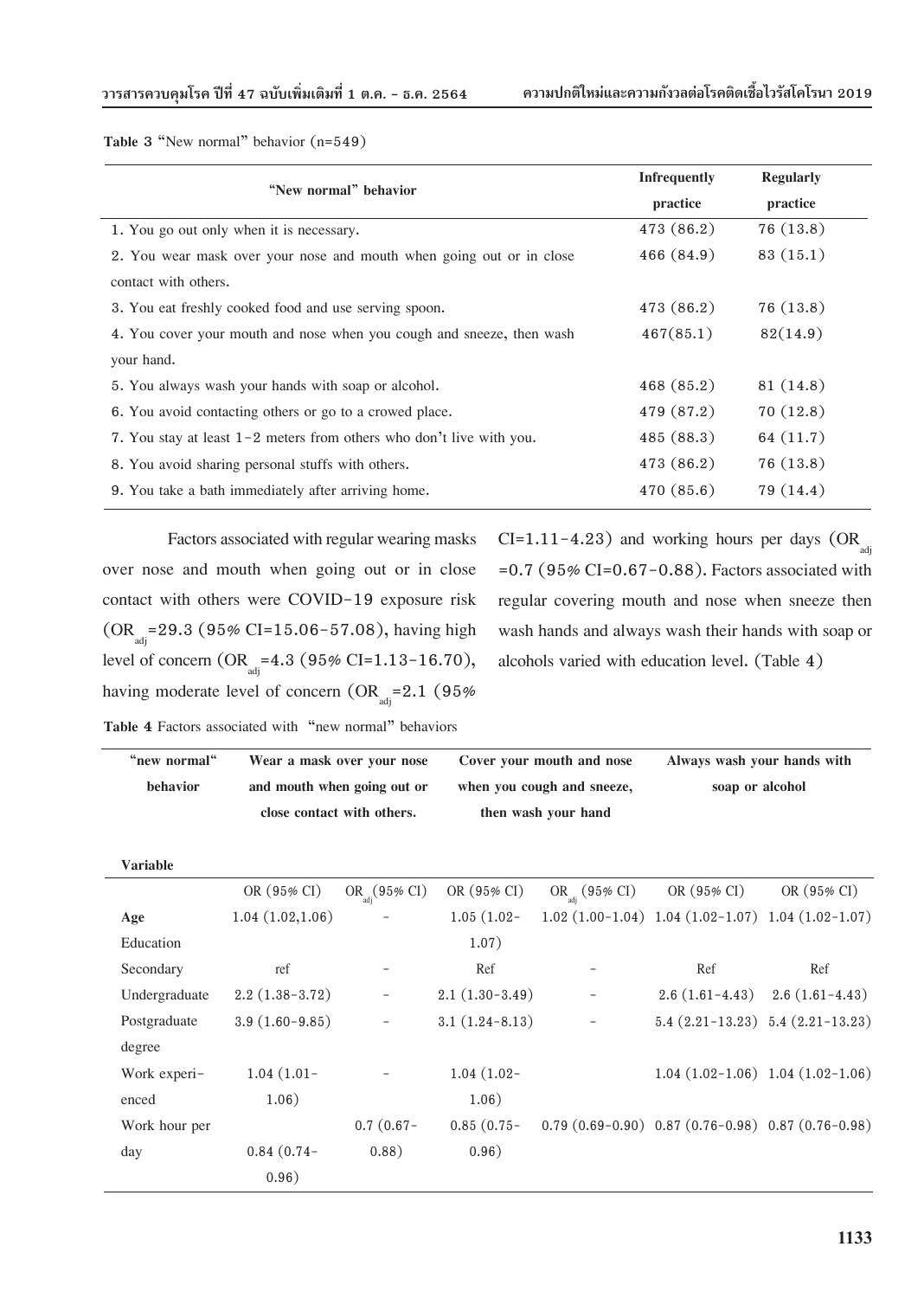| "new normal"         | Wear a mask over your nose |                             | Cover your mouth and nose |                                                                    | Always wash your hands with |                  |  |
|----------------------|----------------------------|-----------------------------|---------------------------|--------------------------------------------------------------------|-----------------------------|------------------|--|
| behavior             |                            | and mouth when going out or |                           | when you cough and sneeze,                                         |                             | soap or alcohol  |  |
|                      |                            | close contact with others.  |                           | then wash your hand                                                |                             |                  |  |
|                      |                            |                             |                           |                                                                    |                             |                  |  |
| <b>Variable</b>      |                            |                             |                           |                                                                    |                             |                  |  |
|                      | OR (95% CI)                | $OR_{adi}(95\% \ CI)$       | OR (95% CI)               | OR <sub>adi</sub> (95% CI)                                         | OR (95% CI)                 | OR (95% CI)      |  |
| COVID-19             |                            |                             |                           |                                                                    |                             |                  |  |
| <b>Exposure risk</b> |                            |                             |                           |                                                                    |                             |                  |  |
| N <sub>o</sub>       | ref                        | Ref                         | ref                       | ref                                                                | ref                         | ref              |  |
| Yes                  | $21.8(11.60 -$             | $29.3(15.06 -$              | $23.7(12.3 -$             | 27.7 (13.90-                                                       | $20.8(11.03 -$              | $20.8(11.03 -$   |  |
|                      | 41.27)                     | 57.08)                      | 45.7)                     | 55.30)                                                             | 39.26)                      | 39.26)           |  |
| <b>Concern level</b> |                            |                             |                           |                                                                    |                             |                  |  |
| Low                  | Ref                        | Ref                         | Ref                       | Ref                                                                | Ref                         | Ref              |  |
| Moderate             | $1.4(0.82-2.54)$           | $2.1(1.11-$                 |                           | $1.3(0.74-2.2)$ $1.9(1.01-3.85)$ $1.3(0.78-2.44)$ $1.3(0.78-2.44)$ |                             |                  |  |
|                      |                            | 4.23)                       |                           |                                                                    |                             |                  |  |
| High                 | $3.1(1.16-8.72)$           | $4.3(1.13-$                 |                           | $2.9(1.09-8.14)$ 4.1 $(1.02-16.57)$ 3.1 $(1.16-8.71)$              |                             | $3.1(1.16-8.71)$ |  |
|                      |                            | 16.70)                      |                           |                                                                    |                             |                  |  |

#### **Table 4** Factors associated with "new normal" behaviors

#### **Discussion**

The three most common "new normal" behaviors practiced were wearing a mask over a nose and a mouth when going out or in close contact with others, covering mouth and nose when cough and sneeze, then wash hands, and always washing hands with soap or alcohols were similar to study conducted among health care personnel working in southern border provinces' medical centers by Phakkhanat W. et al $(10)$ . Public information about "New normal" behaviors for prevention of COVID-19 was communicated via various media, mostly on television with emphasis on wearing a mask, cover mouth and nose when sneeze and wash hands with soap or alcohol<sup> $(11)$ </sup>. Thai people more likely gained such information and knowledge from television than other media $^{(12-13)}$ . Moreover the prevention and control measures at the workplace suggested that employees wear mask while working, companies provide alcohols gel for workers, and measure body temperature before entering the

workplace<sup> $(14)$ </sup>. This study found that wearing mask over nose and mouth when going out or in close contact with others was the most common "New normal" behavior practiced.

The workers' level of concern was mostly at the medium level. It was different from that of study conducted by Ingard A. et al<sup>(15)</sup>. which showed workers with undergraduate education had the severe level of concern and the most common concern was about financial status. This study revealed that concern about COVID-19 affecting daily life was the most common. This was because participants were still employed and received salary, therefore, they did not concern much about financial status but rather on how COVID-19 affected their daily life. Their change in daily life was consistent with study by Sangsawangwatthana T. et al<sup>(16)</sup>. which found that workers had to change the new lifestyle such as order food delivery, work from home, and social distancing. Mahasarakham province launched COVID-19 prevention and control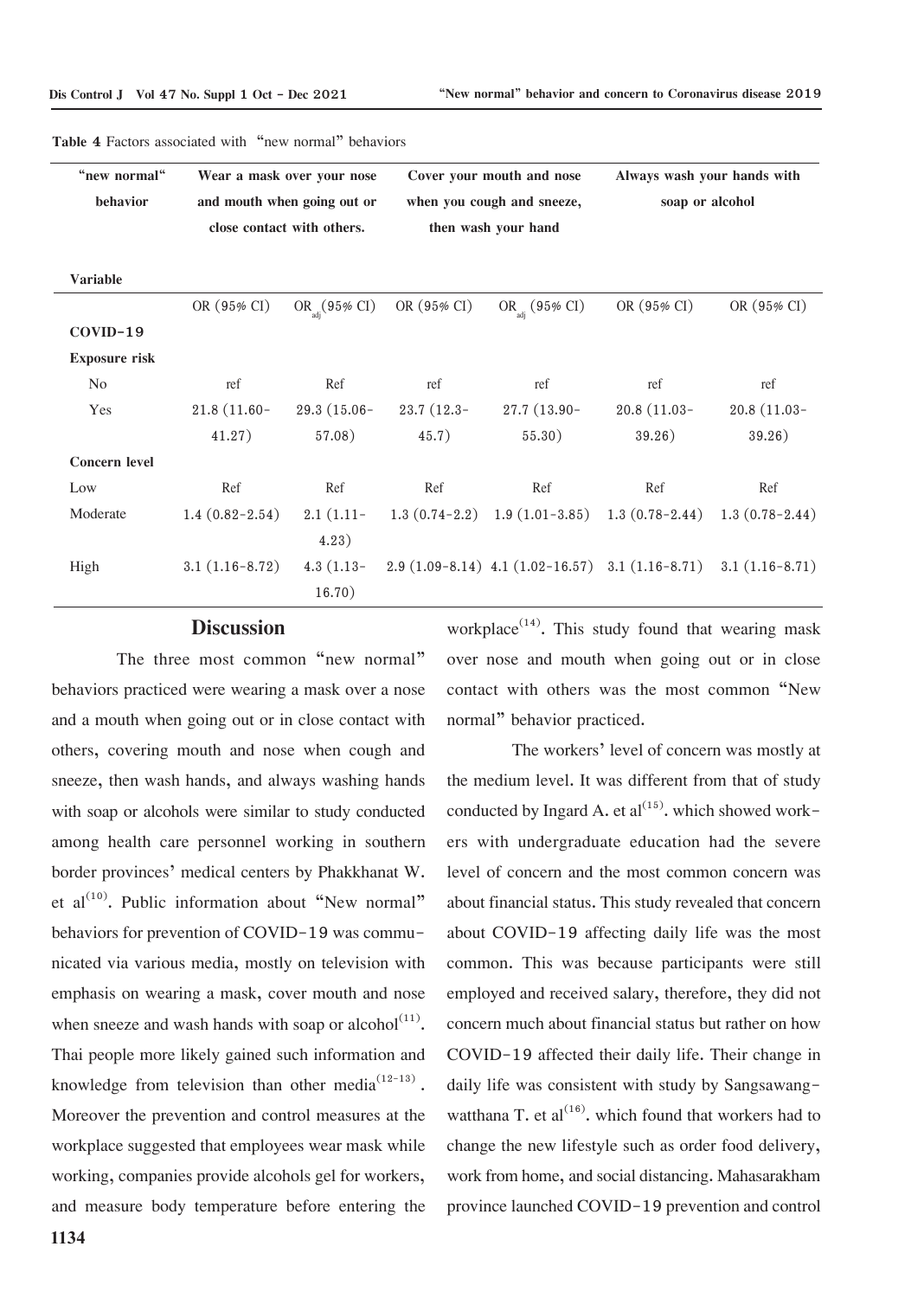measures promptly to close pubs, bars, and game café; prohibit arrangement of concerts, conduct surveillance of people who came from the high risk area, and workplace must follow the prevention and control guidelines. Early implementation of prevention and control measures could help relieve stress and concern.

Multiple logistic regression showed COVID-19 exposure risk was associated with regularly practiced "New normal" behaviors (wearing mask  $(OR<sub>ad</sub>=29.3 (95% CI=15.06-57.08)),$  Covering nose and mouth when sneezing  $(OR_{\text{at}}=27.7 \text{ } (95\%)$  $CI=13.90-55.30$ ), Wash hand with soap or alcohol  $(OR_{\text{adj}}=23.7 (95\% \text{ CI}=12.13-46.32))$  which was similar to Singweratham N, et al $^{(17)}$ . Study about risk perception associated with preventive behaviors. High-risk workers had to prevent themselves more than low-risk workers because they can spread COVID-19 to family members. If family members were sick, workers had to stop working to look after sick members. Not only will workers lose income but the workplace also lose productivity. The finding that concern level was related to "New normal" behavior can be explained by the same reason as risk perception. The more working hour per day they do, the more loosened "New normal" behaviors they practice. The possible cause was fatigue from work and "New normal" behaviors were not the habituation, therefore, fatigue can loosen them. This study focused the analysis on three most common "New normal" behaviors practice because they were essential to prevent the spreading of COVID-19 and intensify them were necessary.

#### **Limitation of study**

1. Due to cross-sectional study design, the temporal relationship between regularly practiced "New normal" behavior and associated factors could not be determined because the exposures and outcome were simultaneously assessed.

2. This study did not observe workers' behaviors directly, and the percentage of practice "New normal" behaviors practiced by participants in daily life based on their responses in questionnaire may be inaccurate.

3. The data was collected by self-administrated questionnaire so it was unavoidable having recall bias.

#### **Conclusion**

Few workers practiced "New normal" behaviors every time. The most common behavior practiced was wearing mask over nose and mouth when going out or close contact with others and associated factors were work hours per day (OR $_{\rm{adj}}$ =0.7 (95% CI=0.67-0.88)), COVID-19 infection risk  $(OR_{\text{odd}}=29.3 \ (95\% \ \text{CI}=15.06-57.08),$  severe concern level  $(OR_{\text{ad}}=4.3 (95\% \text{ CI}=1.13-16.70))$  and moderate concern level (OR  $=$  2.1 (95% CI=1.11 -4.23)). Workers mostly experienced mild stress level (74.0%) and moderate concern level (67.0%). The stakeholder should promote the "New normal" behaviors in the workplace and decrease the work hours for workers.

#### **Reference**

- 1. Huang C, Wang Y, Li X, Ren L, Zhao J, Hu Y et al. Clinical Features of Patients Infected with 2019 Novel Coronavirus in Wuhan, China. Lancet. 2020;395(10223):497-506.
- 2. Ministry of Public Health, Kingdom of Thailand. Declaration of an Emergency Situation in All Areas of the Kingdom of Thailand. Pub L No.37, 69 (March 25,2020) [Internet]. [cited 2021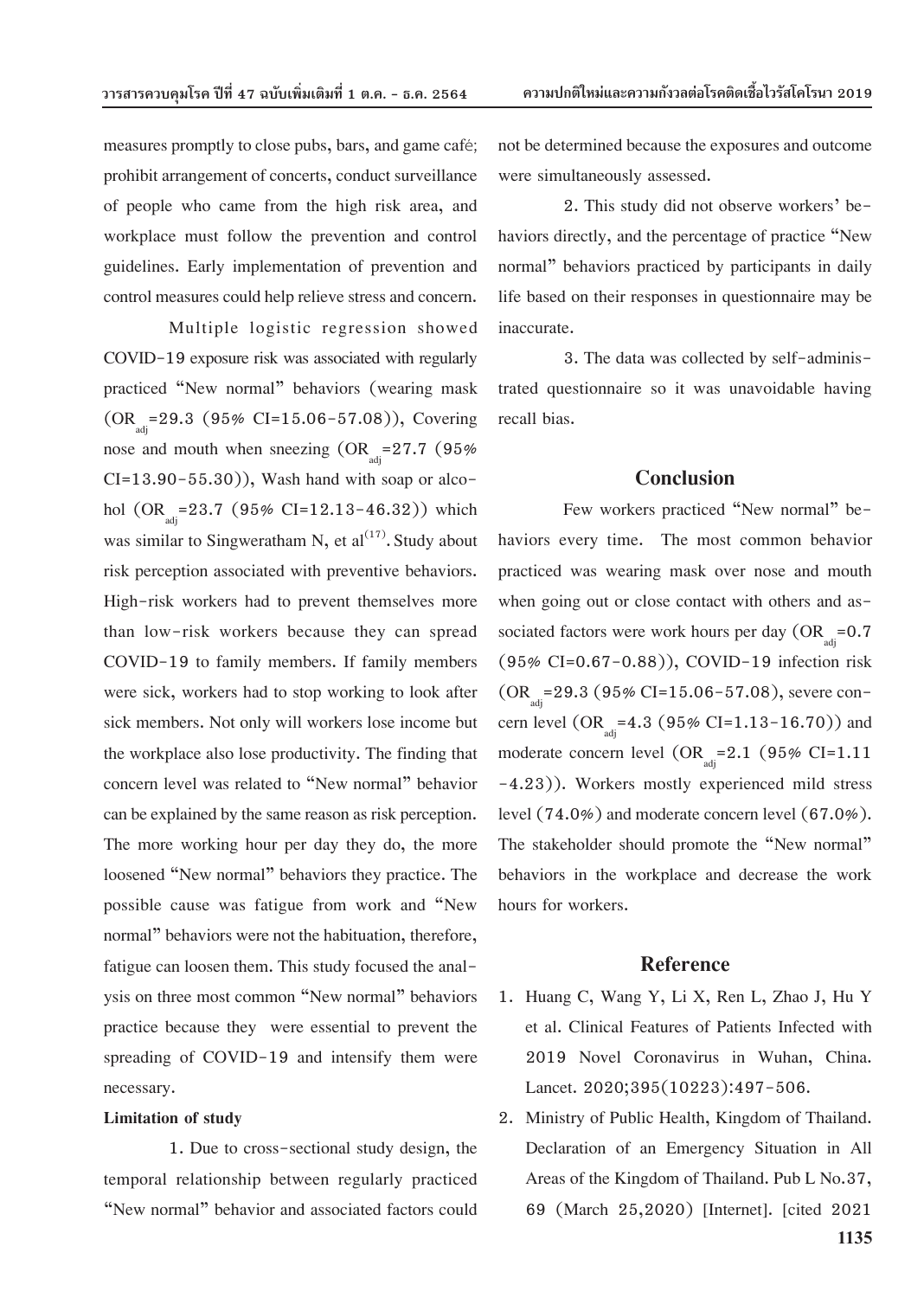Mar 25]. Available form: https://image.mfa. go.th/mfa/0/mkKfl (in Thai)

- 3. Provincial Labor Office Mahasarakham. Labor Situation in Mahasarakham Province in the First Trimester(January-March) 2020. [Internet] 2020. [cited 2020 May 25]. Available from: https:// mahasarakham.mol.go.th/news/(in Thai)
- 4. Committee of Disease Control Mahasarakham. Measures of Surveillance, Prevention, and Control COVID-19 [Internet] 2020 [cited 2020 May 25]. Available from: http://mkho.moph. go.th/mko/frontend/web/index.php/caregiver/4034 (in Thai)
- 5 Classification of workforce and permanent asset of small and middle entrepreneur. 2020;15:5150. (in Thai)
- 6. Department of disease control. Measures of prevention and control COVID-19 in company (Bubble and Seal) [Internet] 2021. [Cited 2021 November 11]. Available from: https://ddc. moph.go.th/uploads/ckeditor2//files/ BBS\_5P\_001.pdf
- 7. Bartlett JE, Kotrlik JW, Higgins CC. Organizational Research: Determining Appropriate Sample Size in Survey Research. Inf Technol Learn Perform J. 2001;19:43-50.
- 8. Department of Mental Health The Ministry of Public Health. Mental Health Crisis Assessment and Treatment Team : MCATT COVID-19 [Internet] 2020. [Cited: 2020 May 1]. Available from: http://www.mhso.dmh.go.th/fileupload/202004011583360458.pdf (in Thai)
- 9. Department of Disease Control The Ministry of Public Health. 9 Measures to Avoid COVID-19 [Internet] 2020. [Cited: 2020 May 1]. Available from: https://ddc.moph.go.th/viralpneu-

monia/img/infographic/info\_eoc2\_260463.jpg (in Thai)

- 10.Phakkhanat W, Chokchai K , Kittiporn N, Noppcha S. Perception and Preventive Behaviors on the Coronavirus Disease-2019 (COVID-19) among Personnel in Medical Operations at Southern Border Provinces Medical Center. TJPHS. 2020;3(3):106-117. (in Thai)
- 11.Kittinaraporn J. Media Uses and the Adaption to the New normal Healthcare Practices during the Corona Virus ( Covid-19 ) Pandemic: A case of Pathum Thani Province's Citizens. J Commun Arts Rev. 2020;25:15-34. (in Thai)
- 12.Maneepongpermpoon P, Pitanupong J. Knowledge, Risk Perception, Precautionary Behavior and Level of Worry towards the 2019 Coronavirus Disease (COVID-19) among Psychiatric Outpatients. Siriraj Med J. 2021;73:1-9. (in Thai)
- 13.Luevanich C, Krainara U, Jitjamnong A, Pichaikan S, Tantiwiboonchai N, Sianglam A et al. Health literacy and New normal among Phuket Province residents towards COVID-19 prevention. J Nurs Heal Sci. 2020;14(3):1-15. (in Thai)
- 14.Prutipinyo C. Surveillance , Prevention , and Control Measures of COVID-19 Pandemic. Public Heal policy Laws J. 2020;6:467-85. (in Thai)
- 15.Ingard A, Karnjanapoomi N, Sheoychitra P. Undergraduate Students' Anxiety During the Coronavirus Disease Epidemic in 2019. MUT J Bus Adm. 2020;17(2):94-113. (in Thai)
- 16.Sangsawangwatthana T, Sirisaiyas N, Bodeerat C. "New normal " A New Way of Life and Adaptation of Thai People After Covid- 19: Work